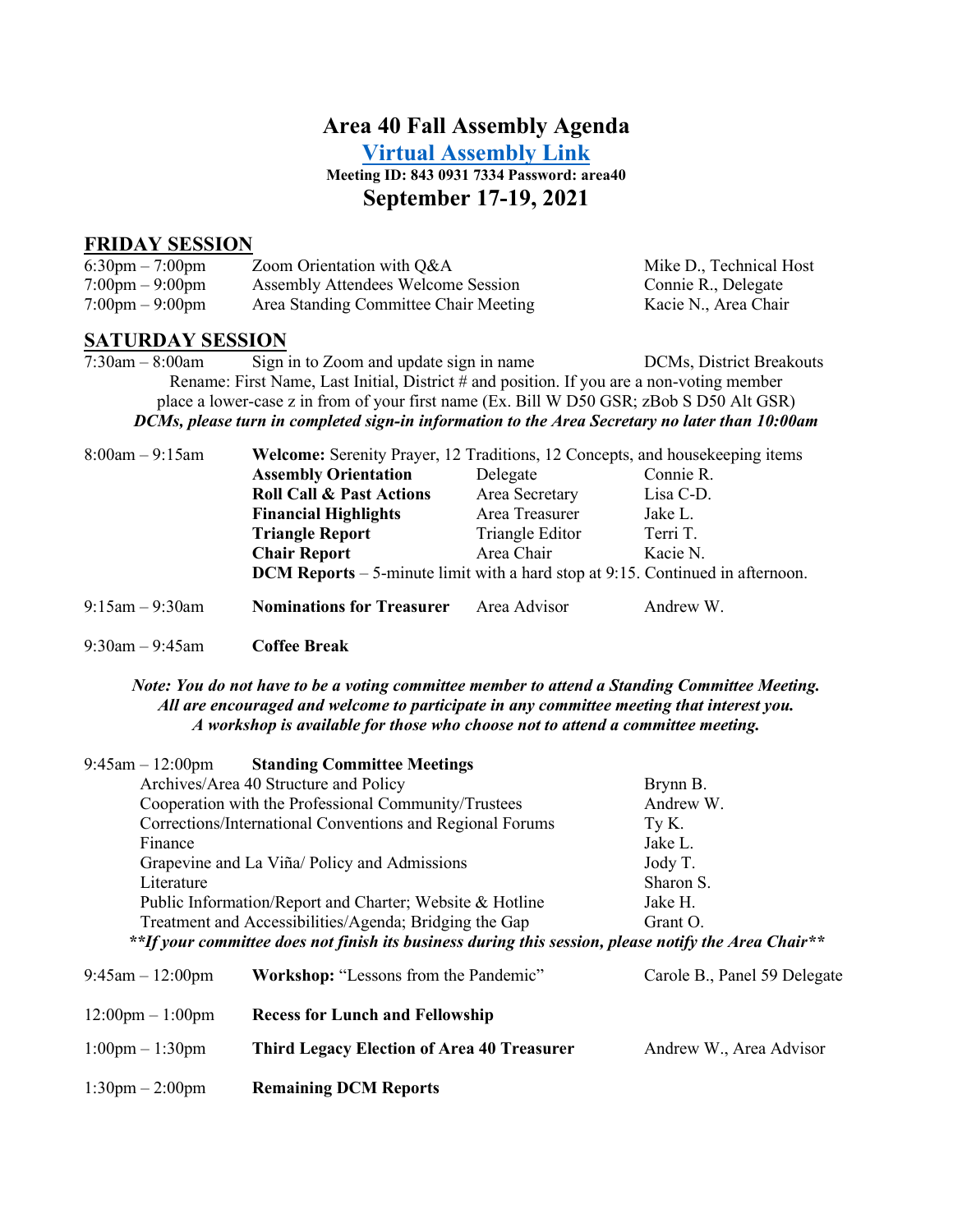| $2:00 \text{pm} - 2:45 \text{pm}$ | <b>Delegate's Report with Questions and Answers</b>                                                                  | Connie R.              |  |
|-----------------------------------|----------------------------------------------------------------------------------------------------------------------|------------------------|--|
| $2:45$ pm $-3:00$ pm              | <b>Coffee Break</b>                                                                                                  |                        |  |
| $3:00$ pm $- 5:00$ pm             | <b>Floor Assembly: Committee Reports, Motions, and Discussion</b>                                                    |                        |  |
|                                   | Treatment and Accessibilities/Agenda; Bridging the Gap                                                               | Grant O.               |  |
|                                   | Bridging the Gap Report                                                                                              | Jessica E.             |  |
|                                   | Public Information/Report and Charter; Website & Hotline                                                             | Jake H.                |  |
|                                   | Webmaster Report                                                                                                     | Alex M.                |  |
|                                   | Hotline Chair Report                                                                                                 | Sabrina C.             |  |
|                                   | Archives/Area 40 Structure and Policy                                                                                | Brynn C.               |  |
|                                   | Archivist Report                                                                                                     | Earl F.                |  |
|                                   | Literature                                                                                                           | Sharon S.              |  |
|                                   | Grapevine and La Viña/ Policy and Admissions                                                                         | Jody T.                |  |
|                                   | Finance                                                                                                              | Jake L.                |  |
|                                   |                                                                                                                      |                        |  |
|                                   | Corrections/International Conventions and Regional Forums                                                            | Ty K.                  |  |
|                                   | Cooperation with the Professional Community/Trustees                                                                 | Andrew W.              |  |
| $5:00 \text{pm} - 6:30 \text{pm}$ | <b>Recess for Dinner and Fellowship</b>                                                                              |                        |  |
| $6:30$ pm $-7:00$ pm              | <b>Past Delegate and Trustee Sharing:</b>                                                                            | Carole B., Panel 59    |  |
|                                   | Delegate, Past AAWS Director, AA Grapevine Director, and General Service Trustee                                     |                        |  |
| $7:00 \text{pm} - 8:15 \text{pm}$ | Floor Assembly: Committee Reports, Motions, and Discussion (Continued)                                               |                        |  |
| $8:15$ pm $-8:30$ pm              | <b>Coffee Break</b>                                                                                                  |                        |  |
| $8:30$ pm $-9:30$ pm              | <b>GSR Breakout</b> Ask-It-Basket & Sharing<br><b>DCM Breakout</b> Ask-It-Basket & Sharing                           | Carole B.<br>Andrew W. |  |
| 9:30 <sub>pm</sub>                | Fun and Fellowship – Virtual Ice Cream Social                                                                        | Fellowship Breakout    |  |
| <b>SUNDAY SESSION</b>             |                                                                                                                      |                        |  |
| $8:30$ am $-9:00$ am              | Roundup Reports: Fall 2021, Spring 2022, and Fall 2022                                                               |                        |  |
|                                   | <b>Intergroup Report(s)</b>                                                                                          |                        |  |
|                                   | <b>YPAA Report(s)</b>                                                                                                |                        |  |
|                                   | <b>West Central Regional Forum Report</b>                                                                            |                        |  |
| $9:00am - 9:30am$                 | <b>Past Delegate Sharing:</b>                                                                                        | Andrew W., Panel 57    |  |
| $9:30$ am $-9:45$ am              | <b>Coffee Break</b>                                                                                                  |                        |  |
| $9:45$ am $-12:00$ pm             | Floor Assembly: Committee Reports, Motions, and Discussion (Continued)<br>Followed by General Sharing as time allows |                        |  |
|                                   | <b>Floor Comments: 3-minute time limit</b><br><b>Reports:</b> 5-minute time limit                                    |                        |  |
|                                   | <b>Reports must be submitted to:</b>                                                                                 |                        |  |
|                                   | Area Secretary (secretary@aa-montana.org) and Triangle Editor (triangle@aa-montana.org)                              |                        |  |
|                                   | Please do not use the Public Chat to ask questions or make comments of any kind.                                     |                        |  |
|                                   | The chat function will be limited to direct, private comments only.                                                  |                        |  |
|                                   | Technical concerns and questions should be directed towards a Zoom Committee member                                  |                        |  |
|                                   | designated by an asterisk in front of their name.                                                                    |                        |  |
|                                   | Raise your Zoom Hand to be considered "at the mic."                                                                  |                        |  |
|                                   |                                                                                                                      |                        |  |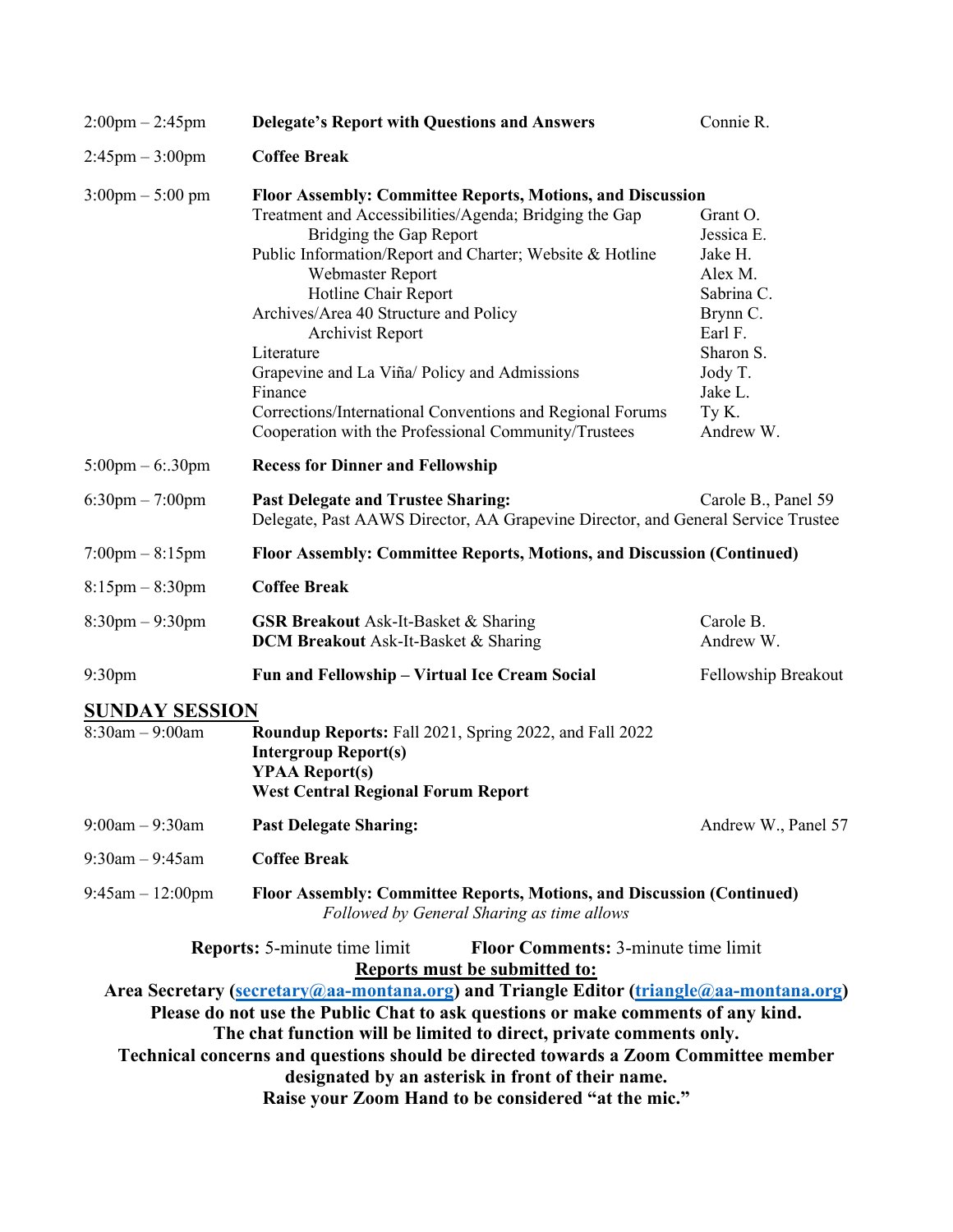The following is a list of agenda items and the Area Committees they have been assigned to for review. All items originate in Area 40 (including the items about review of what the General Service Conference did this last spring, which is our chance to look at whether we want to respond to any GSC action or inaction.)

The Committee Chairs and DCMs were sent a list of agenda items with, in most instances, corresponding background information. This information is then passed on to other members of those committees and to GSRs in the districts and other interested members of our Fellowship for research, review, and discussion, in turn providing for a well-informed conscience/decision. If your Group has any comments, questions, and concerns or would like copies of any background information please contact the appropriate Area Committee Chair or your DCM. Your DCM has the names, phone numbers, and addresses of the Area Committee or you can email them through the Area's website www.aamontana.org.

(NOTE: the process by which items are submitted, dispersed, considered, and brought to the Assembly is detailed in the Area 40 Committee System Policy and Procedures Manual which is available through your DCM and on the website.)

Review Concepts I, II, III, X, XII, and Tradition 2 for a clearer understanding of the above process.

#### **The following Committee(s) agenda items are listed in order of presentation.**

## **Treatment and Accessibilities/Agenda – Grant O.**

Treatment and Accessibilities – Area 40

- 1. Review assembly report of the Area 40 Treatment and Accessibilities Chair
- 2. Review assembly report of the Area 40 Bridging the Gap Chair
- 3. Review activities of Treatment Committees in Groups and Districts throughout Area 40

#### Treatment and Accessibilities – GSC

1. Review the 71<sup>st</sup> General Service Conference Report

## Agenda – GSC

1. Review the 71<sup>st</sup> General Service Conference Report

## **Public Information/Report and Charter – Jake H.**

#### Public Information – Area 40

- 1. Review assembly report of the Area 40 Public Information Chair
- 2. Review assembly report of the Area 40 Webmaster
- 3. Review assembly report of the Area 40 Hotline Chair
- 4. Consider the creation of a job description for the recently created service position of Area 40 Hotline Chair
- 5. Review activities of Public Information Committees in Groups and Districts throughout Area 40

#### Public Information – GSC

1. Review the 71<sup>st</sup> General Service Conference Report

## Report and Charter – GSC

1. Review the 71<sup>st</sup> General Service Conference Report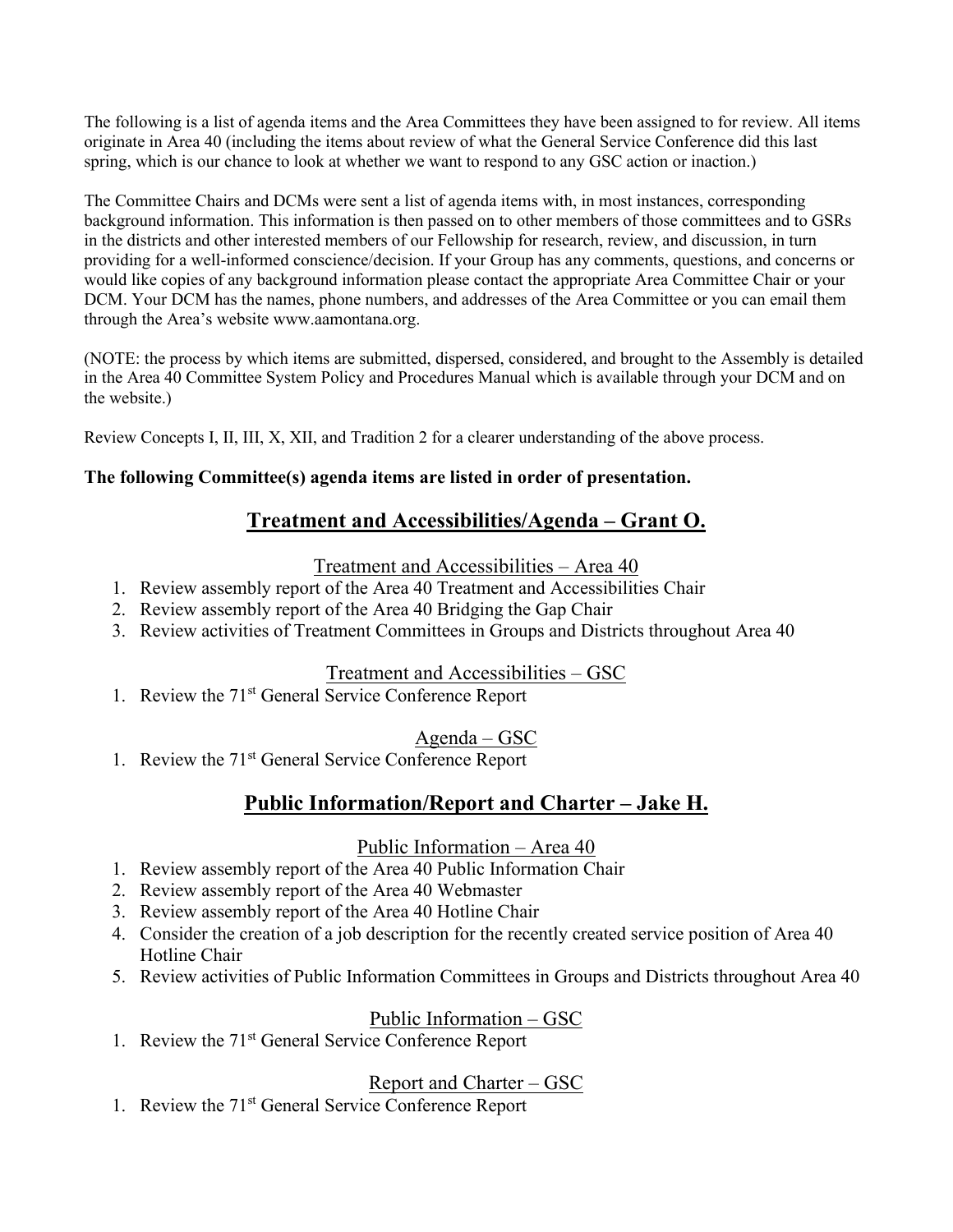## **Archives/Area 40 Structure and Policy – Brynn C.**

#### Archives – Area 40

- 1. Review assembly report of the Area 40 Archives Chair
- 2. Review assembly report or the Area 40 Archivist
- 3. Review activities of Archives Committees in Groups and Districts throughout Area 40

#### Structure and Policy – Area 40

- 1. Review Spring Assembly Evaluation Report
- 2. Consider updating the Area 40 Policy and Procedures as follows
	- a. Item  $6.1$  Replace last sentence beginning, "Every six months..." with, "The financial report is posted on the Area 40 website and, also, e-mailed to the Finance and Area Committees monthly."
	- b. Items 8.1 and G4.5 Add sentence stating, "The Area 40 Treasurer is a secondary signer on the Pink Can account."
	- c. Item  $G5.3$  Insert "and a District Representative" after "...and a DCM..." to read, "…and a DCM and District Representative selected from the hat."
	- d. Add Item G5.7 "The finance committee will receive e-mailed monthly financial reports from the Treasurer."
	- e. Item G12.5i Remove "in Lewistown" from the first sentence. Change "Area Chairperson" to "Area Advisor" in the second sentence.
	- f. Item  $G12.5j$  Change the "PI Chair" to "Hotline Chair" in the second sentence. Delete the remainder of the second sentence after "…to the Area 40 Treasurer for payment." Delete the third sentence.
	- g. Add Item G12.5l "Area Treasurer is also a secondary signer on the Pink Can account."
	- h. Item Q12.3 Replace the word "useful" with the word "recommended" at the end of the sentence.
- 3. Discuss if all Area 40 positions should be held by AA members residing in Area 40
- 4. Consider rotation of the Area Assembly, allowing the Area Advisor to select the locations for the next rotation by accepting bids from interested districts
- 5. Consider changing the Triangle schedule to produce four issues per year

#### Archives – GSC

1. Review the 71<sup>st</sup> General Service Conference Report

## **Literature – Sharon S.**

#### Literature – Area 40

- 1. Review assembly report of the Area 40 Literature Chair
- 2. Review activities of Literature Committees in Groups and Districts throughout Area 40

#### Literature – GSC

1. Review the 71<sup>st</sup> General Service Conference Report